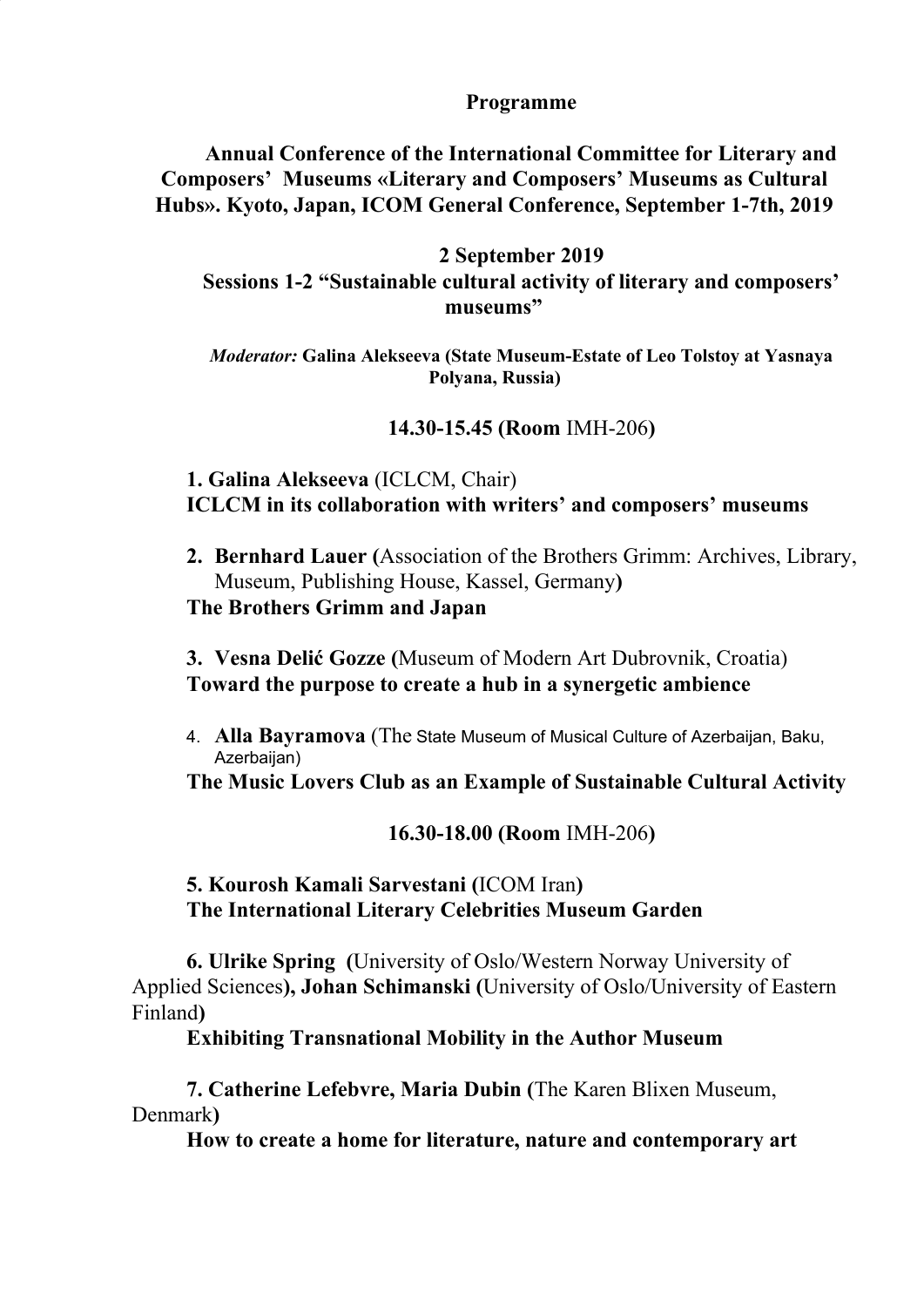# **8. Yuriy Komlev (**The Orenburg Museum of Fine Arts, Orenburg, Russia**) The Orenburg Museum on the Border of Europe and Asia**

### **3 September 2019**

# **Sessions 3-4 "New interpretations of literary and composers' museums"**

#### *Moderator:* **Fredrikke Hegnar von Ubish (Asker Museum, Norway)**

#### **13.30-15.45 (Room 663)**

1. **Alessandra Bosco (**Università degli Studi della Repubblica di San Marino Republic of San Marino), **Elena La Maida** (Università degli Studi della Repubblica di San Marino), **Michele Zannoni** (Università degli Studi della Repubblica di San Marino).

**The Historical House Museum. From Conveyed Memory to Participated Experience.**

- 2. **Lin Pei-Jung** (National Museum of Taiwan Literature, Taiwan) **A case Study of the 3D Digital Collections of the National Museum of Taiwan Literature, Taiwan.**
- **3. Alexandra Shetrakova (**The Moscow Yesenin Museum, Moscow, Russia).

**Reinventing the Literary Museum: the Yesenin Center Project as a Culture Hub and Community Centre**

**4. Elena Komleva** (The Orenburg State Pedagogical University, Orenburg, Russia). **The International Educational Project "Hard to Forget"**

#### **16.30-18.00 (Room 663)**

- **5. Maira Valtera (**The Janis Akuraters Museum, Riga, Latvia). **Writers' Museums as Cultural Hubs: Latvian Experience. Formation of Tradition and Its Further Development**
- **6. Nadezhda Kulakova (**The State Historical and Cultural Natural-Reserve Museum Griboedova «Khmelita», Russia) **The State Historical and Cultural Natural-Reserve Museum Griboedova «Khmelita»**